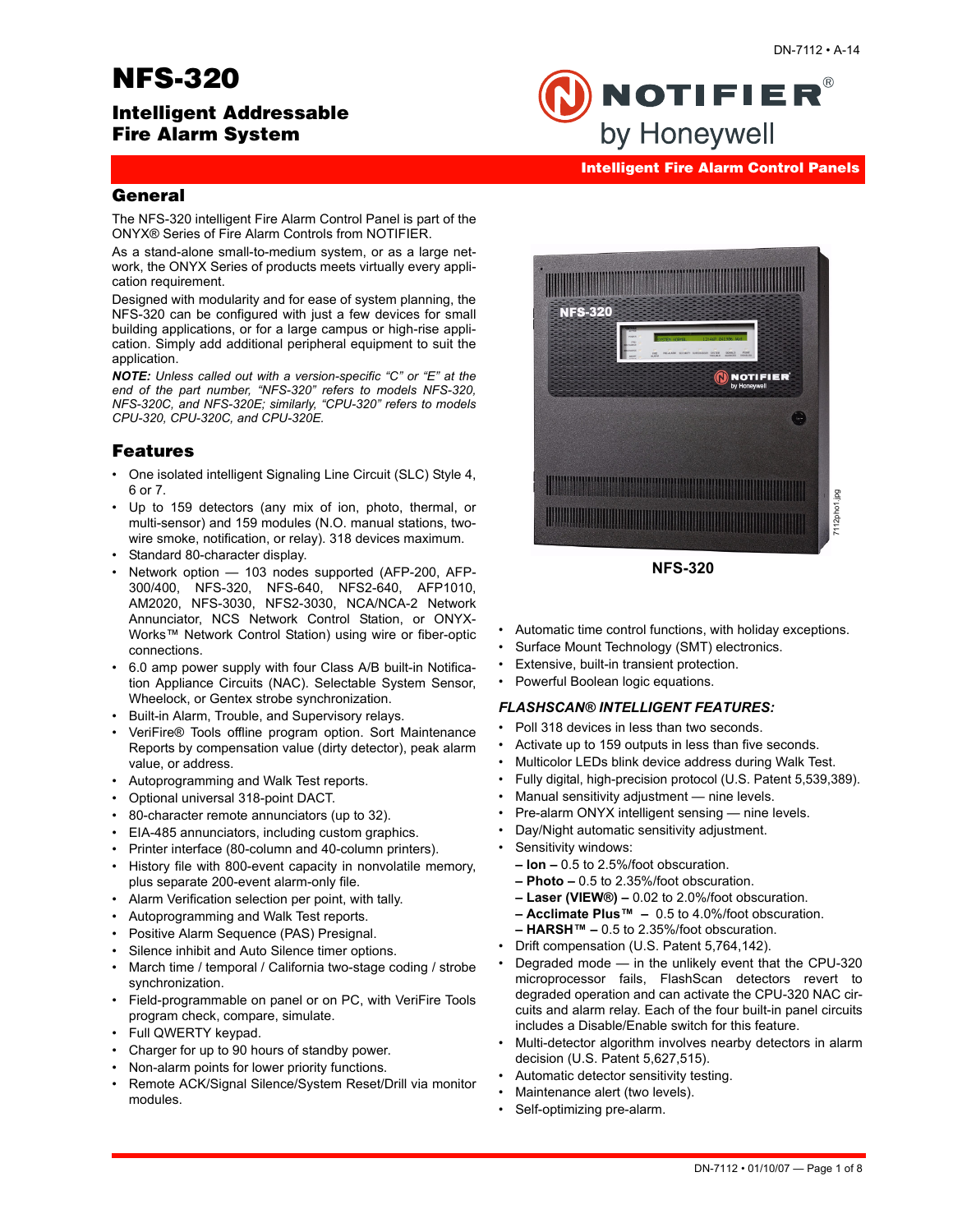#### *VIEW (VERY INTELLIGENT EARLY WARNING) SMOKE DETECTION TECHNOLOGY:*

- Revolutionary spot laser design.
- Advanced ONYX intelligent sensing algorithms differentiate between smoke and non-smoke signals (U.S. Patent 5,831,524).
- Addressable operation pinpoints the fire location.
- No moving parts to fail or filters to change.
- Early warning performance comparable to the best aspiration systems at a fraction of the lifetime cost.

### *ACCLIMATE PLUS*

#### *LOW-PROFILE INTELLIGENT MULTI-SENSOR:*

- Detector automatically adjusts sensitivity levels without operator intervention or programming. Sensitivity increases with heat.
- Microprocessor-based technology; combination photo and thermal technology.
- FlashScan or classic mode compatible with NFS2-640, NFS-320.
- Low-temperature warning signal at  $40^{\circ}$ F  $\pm$  5°F (4.44°C  $\pm$ 2.77°C).

### *HARSH HOSTILE-AREA SMOKE HEAD:*

- Provides early warning of smoke detection in environment where traditional smoke detectors are not practical.
- The detector's filters remove particulates down to 30 microns in size.
- Intake fan draws air into photo chamber, while airborne particles and water mist are removed.
- Requires auxiliary 24 VDC from system or remote power supply.

### *RELEASING FEATURES:*

- Ten independent hazards.
- Sophisticated cross-zone (three options).
- Delay timer and Discharge timers (adjustable).
- Abort (four options).
- Low-pressure CO<sub>2</sub> listed.

#### *HIGH-EFFICIENCY OFFLINE SWITCHING 3.0 AMP POWER SUPPLY (6.0 A IN ALARM):*

- 120 or 220/240 VAC.
- Displays battery current/voltage on panel (with display).

#### *VOICE FEATURES:*

• Integrates with FireVoice-25/50 Series.

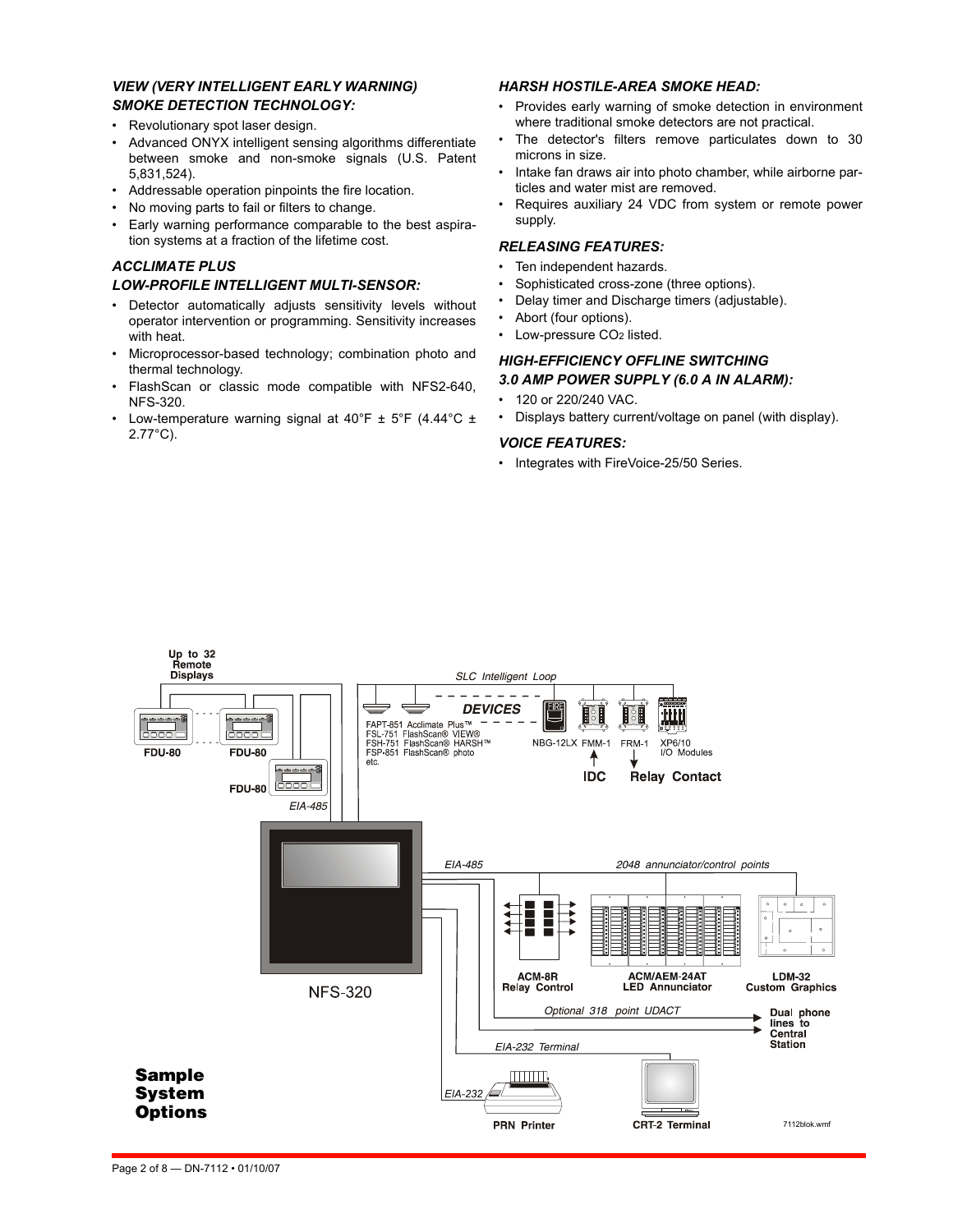### **FlashScan, Exclusive New World-Leading Detector Protocol**

At the heart of the NFS-320 is a set of detection devices and device protocol — FlashScan (U.S. Patent 5,539,389). Flash-Scan is an all-digital protocol that gives superior precision and high noise immunity.

In addition to providing quick identification of an active input device, this new protocol can also activate many output devices in a fraction of the time required by competitive protocols. This high speed also allows the NFS-320 to have the largest device per loop capacity in the industry — 318 points — yet every input and output device is sampled in less than two seconds. The microprocessor-based FlashScan detectors have bicolor LEDs that can be coded to provide diagnostic information, such as device address during Walk Test.

# **ONYX Intelligent Sensing**

Intelligent sensing is a set of software algorithms that provides the NFS-320 with industry-leading smoke detection capability. These complex algorithms require many calculations on each reading of each detector, and are made possible by the veryhigh-speed microcomputer used by the NFS-320.

**Drift Compensation and Smoothing:** Drift compensation allows the detector to retain its original ability to detect actual smoke, and resist false alarms, even as dirt accumulates. It reduces maintenance requirements by allowing the system to automatically perform the periodic sensitivity measurements required by NFPA 72. Smoothing filters are also provided by software to remove transient noise signals, such as those caused by electrical interference.

**Maintenance Warnings:** When the drift compensation performed for a detector reaches a certain level, the performance of the detector may be compromised, and special warnings are given. There are three warning levels: (1) Low Chamber value, usually indicative of a hardware problem in the detector; (2) Maintenance Alert, indicative of dust accumulation that is near but below the allowed limit; (3) Maintenance Urgent, indicative of dust accumulation above the allowed limit.

**Sensitivity Adjust:** Nine sensitivity levels are provided for alarm detection. These levels can be set manually, or can change automatically between day and night. Nine levels of pre-alarm sensitivity can also be selected, based on predetermined levels of alarm. Pre-alarm operation can be latching or self-restoring, and can be used to activate special control functions.

**Self-Optimizing Pre-Alarm:** Each detector may be set for "Self-Optimizing" pre-alarm. In this special mode, the detector "learns" its normal environment, measuring the peak analog readings over a long period of time, and setting the pre-alarm level just above these normal peaks.

**Cooperating Multi-Detector Sensing:** A patented feature of ONYX intelligent sensing is the ability of a smoke sensor to consider readings from nearby sensors in making alarm or pre-alarm decisions. Without statistical sacrifice in the ability to resist false alarms, it allows a sensor to increase its sensitivity to actual smoke by a factor of almost two to one.

# **Field Programming Options**

**Autoprogram** is a timesaving feature of the NFS-320. It is a special software routine that allows the NFS-320 to "learn" what devices are physically connected and automatically load them in the program with default values for all parameters. Requiring less than one minute to run, this routine allows the user to have almost immediate fire protection in a new installation, even if only a portion of the detectors are installed.

**Keypad Program Edit (with KDM-R2)** The NFS-320, like all NOTIFIER intelligent panels, has the exclusive feature of program creation and editing capability from the front panel keypad, *while continuing to provide fire protection*. The architecture of the NFS-320 software is such that each point entry carries its own program, including control-by-event links to other points. This allows the program to be entered with independent per-point segments, while the NFS-320 simultaneously monitors other (already installed) points for alarm conditions.

**VeriFire Tools** is an offline programming and test utility that can greatly reduce installation programming time, and increase confidence in the site-specific software. It is Windows®-based and provides technologically advanced capabilities to aid the installer. The installer may create the entire program for the NFS-320 in the comfort of the office, test it, store a backup file, then bring it to the site and download from a laptop into the panel.

### **Below: Autoprogram function.**



**VeriFire Tools System Programming screen**

 $\Gamma$  AC Delay

 $\overline{\smash{\triangledown}}$  Local Contro

Alarm Scrolling

**Dynamic Polling** 

er Options:  $\boxed{0}$   $\frac{2}{x}$ 

 $High$ Low

 $Hiah$ Low

Port B:

- T - T - T

**6856tool.tif**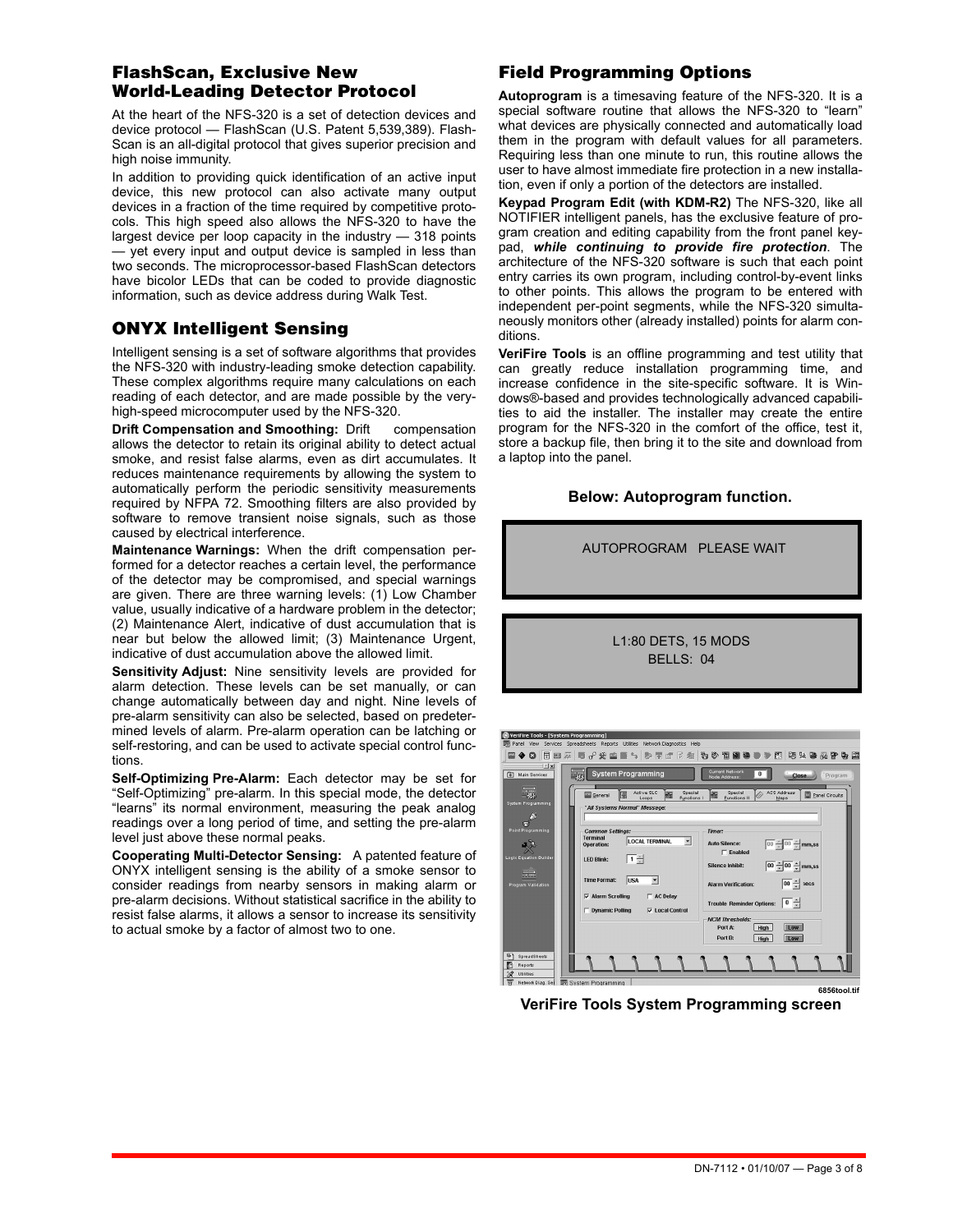# **CPU-320 Board Diagram**

**TB10**: DC Power (24 VDC, power-limited); Non-Resettable, Resettable. **TB11**: EIA-485 Connection (supervised); Terminal Mode, ACS Mode. **TB12**: EIA-232 Connection; Printer, PC/Terminal (CRT).

**J1**: Network/Service Connection (NUP), power-limited, supervised. **J2**: USB A *VeriFire Tools* Connection.

**J3**: USB B *VeriFire Tools* Connection.

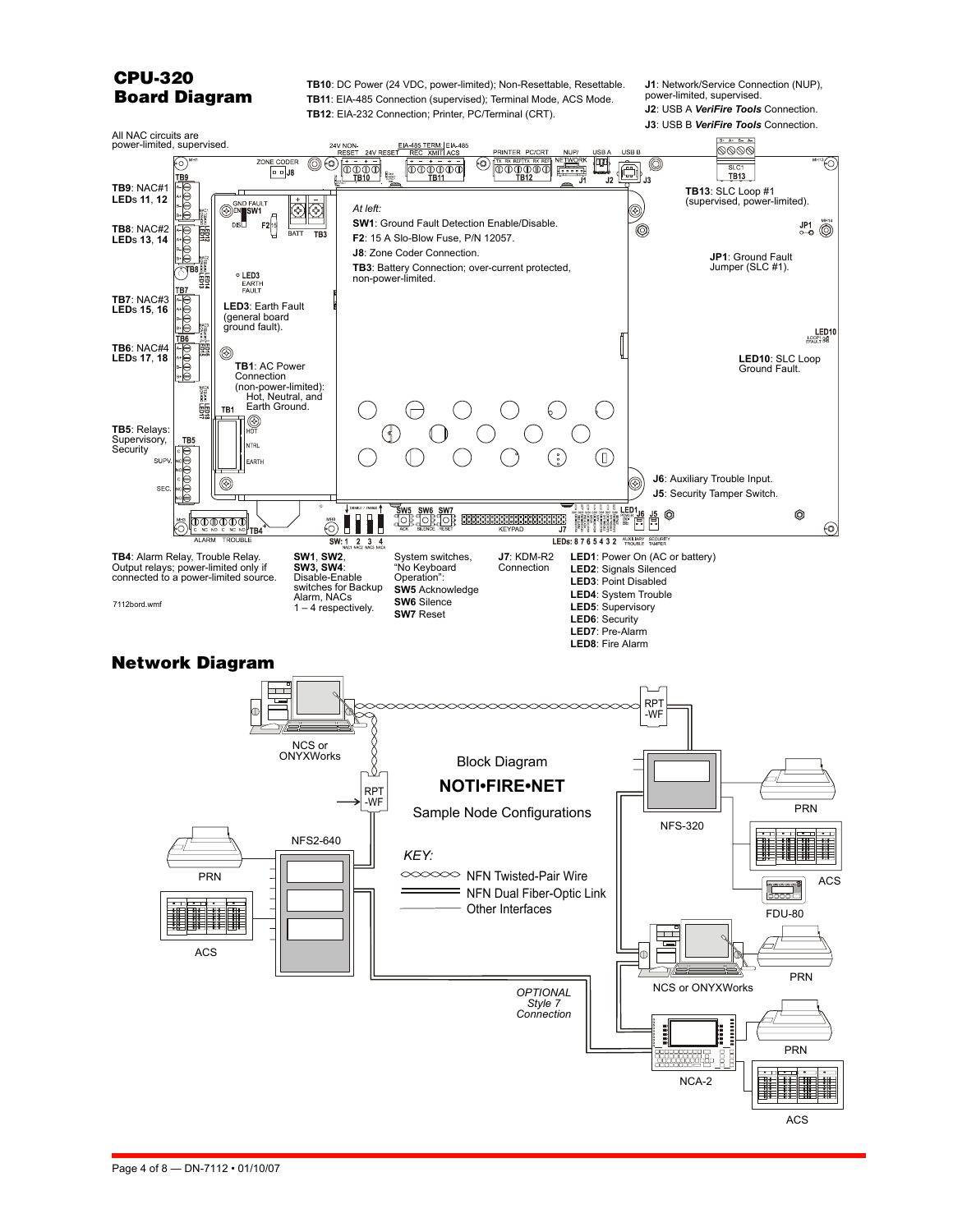# **Placement of Equipment in Chassis and Cabinet**

The following guidelines outline the NFS-320's flexible system design.

**Wiring:** When designing the cabinet layout, consider separation of power-limited and non-power-limited wiring as discussed in the NFS-320 Installation Manual.

It is critical that all mounting holes of the NFS-320 are secured with a screw or standoff to ensure continuity of Earth Ground.

**Networking:** If networking two or more control panels, each unit requires a **NCM-W** (wire) or **NCM-F** (fiber) Network Control Module. The NCM-W/-F can be installed in any option board position (see manual). **Option boards** can be mounted in front of the NCM modules.

### **KDM-R2 Controls and Indicators**

**Program Keypad:** QWERTY type (keyboard layout).

**12 LED Indicators:** Power; Fire Alarm; Pre-Alarm; Security; Supervisory; System Trouble; Signals Silenced; Points Disabled; Control Active; Abort; Pre-Discharge; Discharge.

**Membrane Switch Controls:** Acknowledge/Scroll Display; Signal Silence; Drill; System Reset; Lamp Test.

**LCD Display:** 80 characters (2 x 40) with long-life LED backlight.

# **Configuration Guidelines**

*The* NFS-320 *system ships assembled; description and some options follow.*

**NFS-320:** The standard, factory-assembled NFS-320 system includes the following components: one CPU-320 control panel mounted on chassis (120 V operation — ships with grounding cable, battery interconnect cables, and document kit); one KAPS-24 integral power supply mounted to the CPU-320; one primary display KDM-R2 keypad/display; and one cabinet for surface or semi-flush mounting. *Purchase batteries separately. One or two option boards may be mounted inside the NFS-320 cabinet; additional option boards can be utilized in remote cabinets.*

**NFS-320R:** Same as NFS-320 above, but in red enclosure. **NFS-320C:** Same as NFS-320 above, but with ULC listing. *See Canadian applications manual addendum 52747.*

**NFS-320E:** Same as NFS-320 above, but with 240 V operation.

**BMP-1:** Blank module for unused module positions.

**TR-320:** Trim ring for the NFS-320 cabinet.

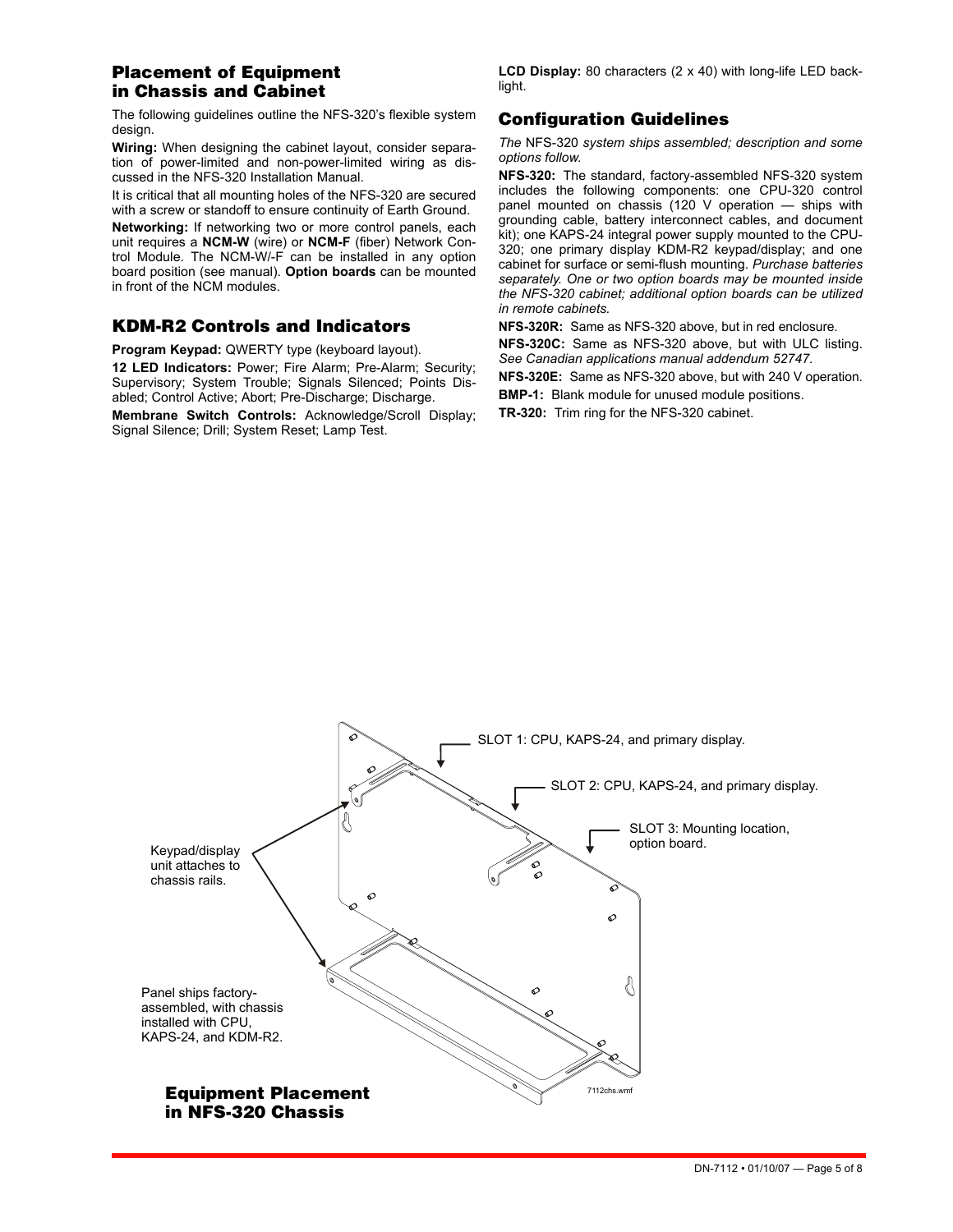### **Option Modules**

**FCPS-24S6/-24S8:** Remote six-amp and eight-amp power supplies with battery charger. *See FCPS-24S6/-24S8 data sheet, DN-6927.*

#### *COMPATIBLE DEVICES, EIA-232 PORTS*

**PRN-6:** 80-column printer. *See DN-6956.*

**VS4095/S2:** Printer, 40-column, 24 V. Mounted in external backbox. *See DN-3260.*

**CRT-2:** Video display terminal. *See DN-3756.*

#### *COMPATIBLE DEVICES, EIA-485 PORTS*

**ACM-24AT:** ONYX Series ACS annunciator – up to 96 points of annunciation with Alarm or Active LED, Trouble LED, and switch per circuit. Active/Alarm LEDs can be programmed (by powered-up switch selection) by point to be red, green, or yellow; the Trouble LED is always yellow. *See DN-6862.*

**AEM-24AT:** Same LED and switch capabilities as ACM-24AT, expands the ACM-24AT to 48, 72, or 96 points. *See DN-6862.*

**ACM-48A:** ONYX Series ACS annunciator – up to 96 points of annunciation with Alarm or Active LED per circuit. Active/ Alarm LEDs can be programmed (by powered-up switch selection) in groups of 24 to be red, green, or yellow. Expandable to 96 points with one AEM-48A. *See DN-6862.*

**AEM-48A:** Same LED capabilities as ACM-48A, expands the ACM-48A to 96 points. *See DN-6862.*

**TM-4:** Transmitter Module. Includes three reverse-polarity circuits and one municipal box circuit; mount on NFS-320 chassis or remotely. *See DN-6860.*

**FDU-80:** Remote LCD display, 80 characters, with LEDs. *See DN-6820.*

**LDM:** Lamp Driver Modules LDM-32, LDM-E32, and LDM-R32; remote custom driver modules. *See LDM data sheet, DN-0551.*

**ACM-8R:** Remote Relay Module with eight Form-C contacts. Can be located up to 6,000 ft. (1828.8 m) from panel on four wires. *See ACM-8R data sheet, DN-3558.*

**RPT-485 Series:** Repeater, isolator and/or fiber-optic modem; repeats EIA-485 over twisted pair or converts to fiber-optic medium. *See RPT data sheet, DN-4737.*

**SCS:** Smoke control stations SCS-8, SCE-8, with lamp drivers SCS-8L, SCE-8L; eight (expandable to 16) circuits. *See SCS data sheet, DN-4818.*

**UDACT:** Universal Digital Alarm Communicator Transmitter, 636 channel. *See DN-4867.*

**UZC-256:** Programmable Universal Zone Coder provides positive non-interfering successive zone coding. Microprocessor-controlled, field-programmable from IBM®-compatible PCs (requires optional programming kit). *See UZC-256 data sheet, DN-3404.*

#### *COMPATIBLE INTELLIGENT DEVICES*

**BEAMHK:** Heating kit for transmitter/receiver unit of FSB-200(S) below. *See DN-6985.*

**BEAMHRK:** Heating kit for use with the reflector of FSB-200(S) below. *See DN-6985.*

**BEAMLRK:** Long-range accessory kit, FSB-200(S) below.

**BEAMMRK:** Multi-mount kit, FSB-200(S) below.

**BEAMSMK:** Surface-mount kit, FSB-200(S) below.

**FSB-200:** Intelligent beam smoke detector. *See DN-6985.*

**FSB-200S:** Intelligent beam smoke detector with integral sensitivity test. *See DN-6895.*

**FSI-851:** Low-profile FlashScan ionization detector, will replace FSI-751. *See DN-6934.*

**FSI-751:** Low-profile FlashScan ionization detector. *See DN-6714.*

**FSP-851:** Low-profile FlashScan photoelectric detector, will replace FSP-751. *See DN-6935.*

**FSP-751:** Low-profile FlashScan photoelectric detector. *See DN-6714.*

**FSP-851T:** Low-profile FlashScan photoelectric detector with 135°F (57°C) thermal, will replace FSP-751T. *See DN-6935.*

**FSP-751T:** Low-profile FlashScan photoelectric detector with 135°F (57°C) thermal. *See DN-6714.*

**FST-851:** FlashScan thermal detector 135°F (57°C), will replace FST-751. *See DN-6936.*

**FST-751:** FlashScan thermal detector 135°F (57°C). *See DN-6716.*

**FST-851R:** FlashScan thermal detector 135°F (57°C) with rate-of-rise, will replace FST-751R. *See DN-6936.*

**FST-751R:** FlashScan thermal detector 135°F (57°C) with rate-of-rise. *See DN-6716.*

**FST-851H:** FlashScan 190°F (88°C) high-temperature thermal detector. *See DN-6936.*

**FSD-751P:** FlashScan photo duct detector with housing. *See DN-6821.*

**FSD-751PL:** Low-flow FlashScan photo duct detector with housing, will replace FSD-751P. *See DN-6955.*

**FSD-751RP:** FlashScan photo duct detector with relay and housing. *See DN-6821.*

**FSD-751RPL:** Low-flow FlashScan photo duct detector with relay and housing, will replace FSD-751RP. *See DN-6955.*

**FAPT-851:** FlashScan Acclimate Plus low-profile multi-sensor detector, will replace FAPT-751. *See DN-6937.*

**FAPT-751:** Acclimate Plus low-profile multisensor detector. *See DN-6833.*

**FSH-751:** FlashScan HARSH Hostile Area Smoke Head. *See DN-6875.*

**FSL-751:** FlashScan VIEW laser photo detector, will replace LPX-751. *See DN-6886.*

**LPX-751:** Low-profile VIEW laser photo detector. *See DN-5306.*

**B224RB:** Low-profile relay base.

**B224BI:** Isolator base for low-profile detectors.

**B710LP:** Low-profile base. Standard U.S. style.

**B501:** European-style, 4" (10.16 cm) base.

**B501BH:** Sounder base, includes B501 base above.

**FMM-1:** FlashScan monitor module. *See DN-6720.*

**FDM-1:** FlashScan dual monitor module. *See DN-6720.*

**FZM-1:** FlashScan two-wire detector monitor module. *See DN-6720.*

**FMM-101:** FlashScan miniature monitor module. *See DN-6720.*

**FCM-1:** FlashScan NAC control module. *See DN-6724.*

**FRM-1:** FlashScan relay module. *See DN-6724.*

**NBG-12LX:** Manual fire alarm station, addressable. *See DN-6726.*

**ISO-X:** Isolator module. *See DN-2243.*

**XP6-C:** FlashScan six-circuit supervised control module. *See DN-6924.*

**XP6-MA:** FlashScan six-zone interface module; connects intelligent alarm system to two-wire conventional detection zone. *See DN-6925.*

**XP6-R:** FlashScan six-relay (Form-C) control module. *See DN-6926.*

**XP10-M:** FlashScan ten-input monitor module. *See DN-6923.*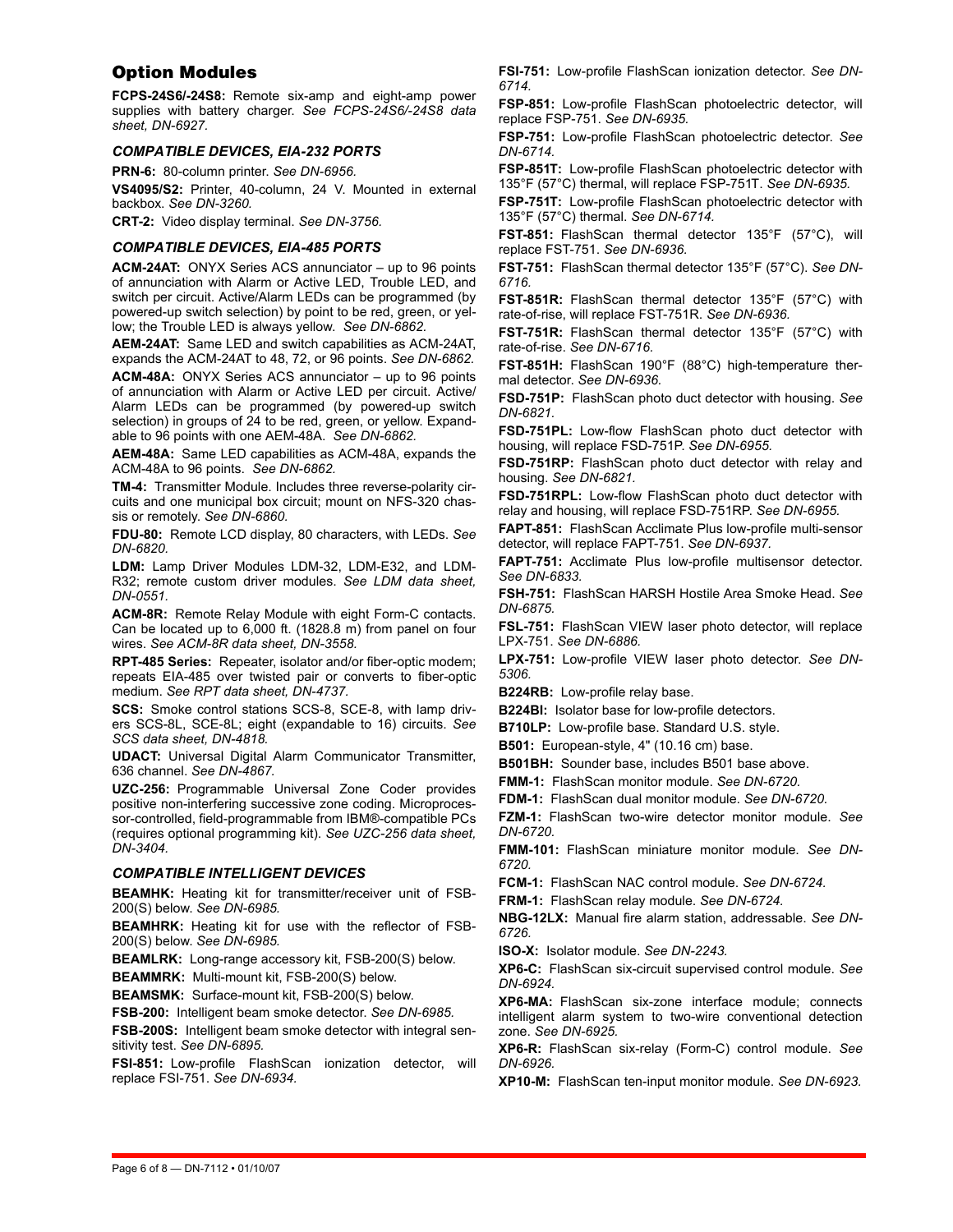#### *OTHER OPTIONS*

**DPI-232:** Direct Panel Interface, specialized modem for extending serial data links to remotely located FACPs and/or peripherals; mount on NFS-320 chassis. *See DN-6870.*

**NCM-W:** Network Communications Module, Wire. Order one NCM per network node (CPU-640 or NCA). *See DN-6861.*

**NCM-F:** Network Communications Module, Fiber. Order one NCM per network node (CPU-640 or NCA). *See DN-6861.*

**NCS5-W-ONYX:** Network Control Station, Wire. UL-Listed graphics PC with mouse, 17" color flat-screen LCD monitor. Order as necessary for network systems. Each NCS consumes one of 103 network addresses. *See DN-6868, ONYX DN-6869.*

**NCS5-F-ONYX:** Network Control Station, Fiber. UL-Listed graphics PC with mouse, 17" color flat-screen LCD monitor. Order as necessary for network systems. Each NCS consumes one of 103 network addresses. *See ONYX DN-6869.*

**ONYXWORKS-NW:** Workstation with NFN **wire** PC card. ONYXWorks workstation GUI software and hardware package for NOTI•FIRE•NET. Includes NFN Gateway (NFNGW-PC-W) wire version

**ONYXWORKS-NF:** Workstation with NFN **fiber** PC card-ONYXWorks workstation GUI software and hardware package for NOTI•FIRE•NET. Includes NFN Gateway (NFNGW-PC-F) fiber version.

**ONYXWORKS-EW:** Workstation with Echelon **wire** PC card ONYXWorks workstation GUI software and hardware package for Building Systems Integration, WSSUP Workstation Supervisor. Includes Echelon® Gateway (ECH-GW-PC-W) wire version.

**NFN-GW-EM:** NFN Gateway, embedded.

**VeriFire-TCD:** VeriFire Tools CD-ROM. Contains programming software for the ONYX Series. Includes local panel connection cable. Programming PC requires a serial port connection. *See DN-6871.*

**BAT Series:** Batteries. NFS-320 utilizes two 12 volt, 18 to 200 AH batteries. This series of products replaces the previous PS Series. *See DN-6933.*

**NFS-LBB:** Battery Box (required for batteries over 25 AH). **NFS-LBBR:** Same as above, but red.